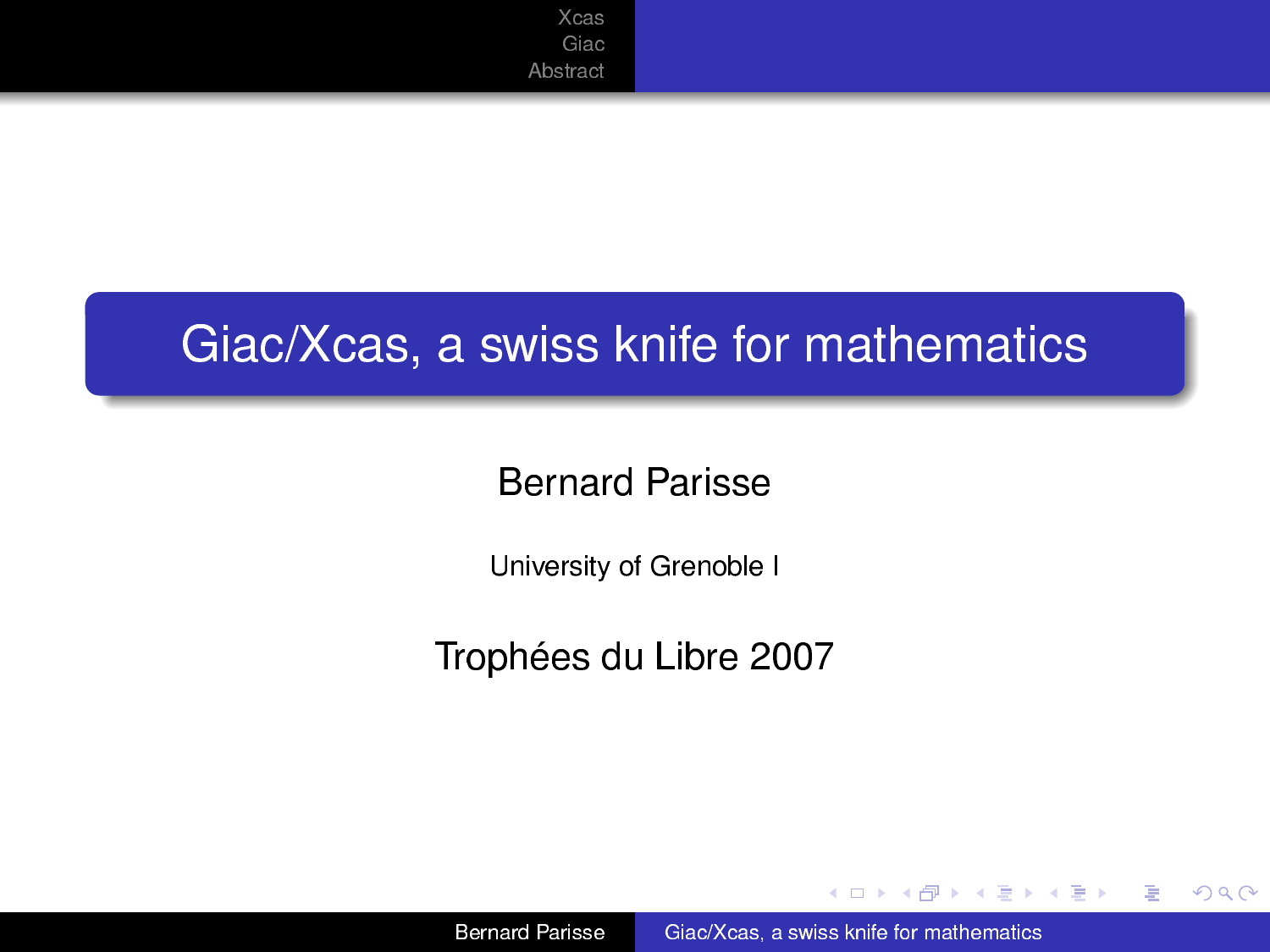



- 1 Xcas: interface for CAS, dynamic geometry and spreadsheet, audience: scientific students to research
- <sup>2</sup> Giac: a C++ library, the computation kernel, for C++ programmers and other interfacable languages.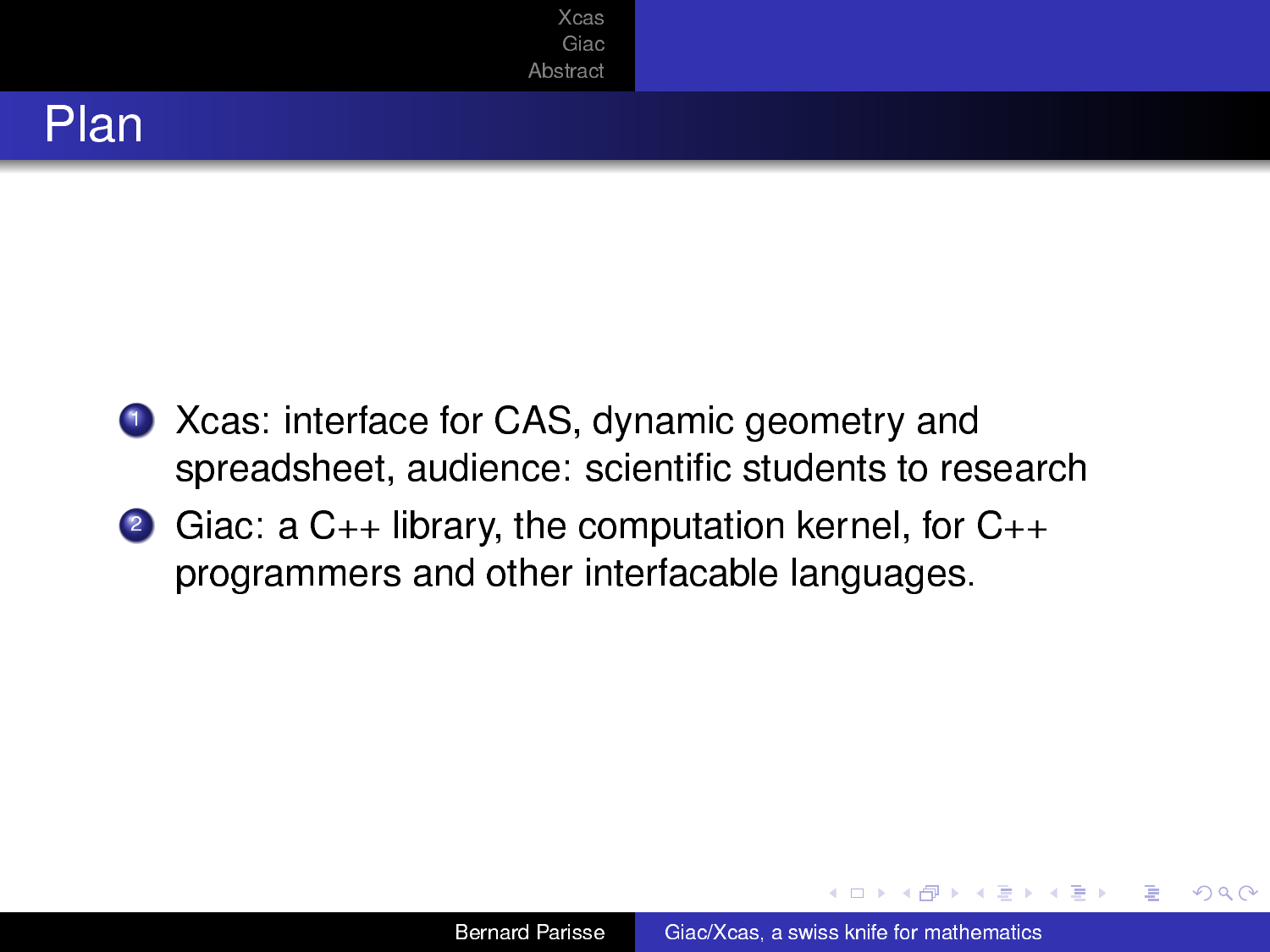

From highschool to university. . .

- **.** integer arithmetic: primes, GCD, extended GCD, cryptography...
- polynomials: GCD, factorization, fractions, finite fields...
- **.** linear algebra: vectors, matrices, reduction, factorizations
- **•** calculus: derivatives, integration, limits, series, ...
- **•** numeric and symbolic solvers (equations, systems)
- 2-d and 3-d graphs: functions, parametric curves, level curves, ...

 $\bullet$  . . .

K 何 ▶ K ヨ ▶ K ヨ ▶ ...

<span id="page-2-0"></span>ă,  $QQ$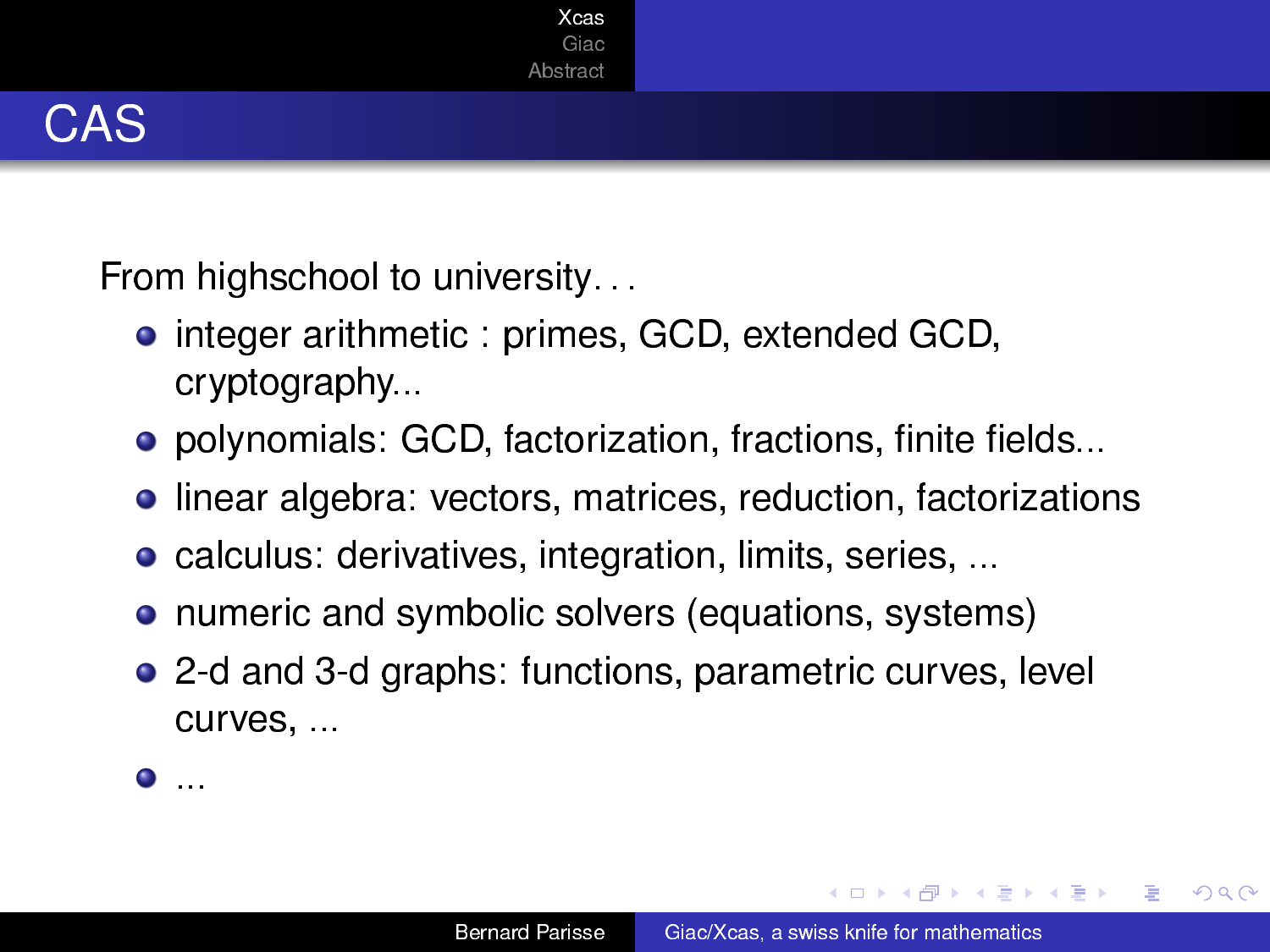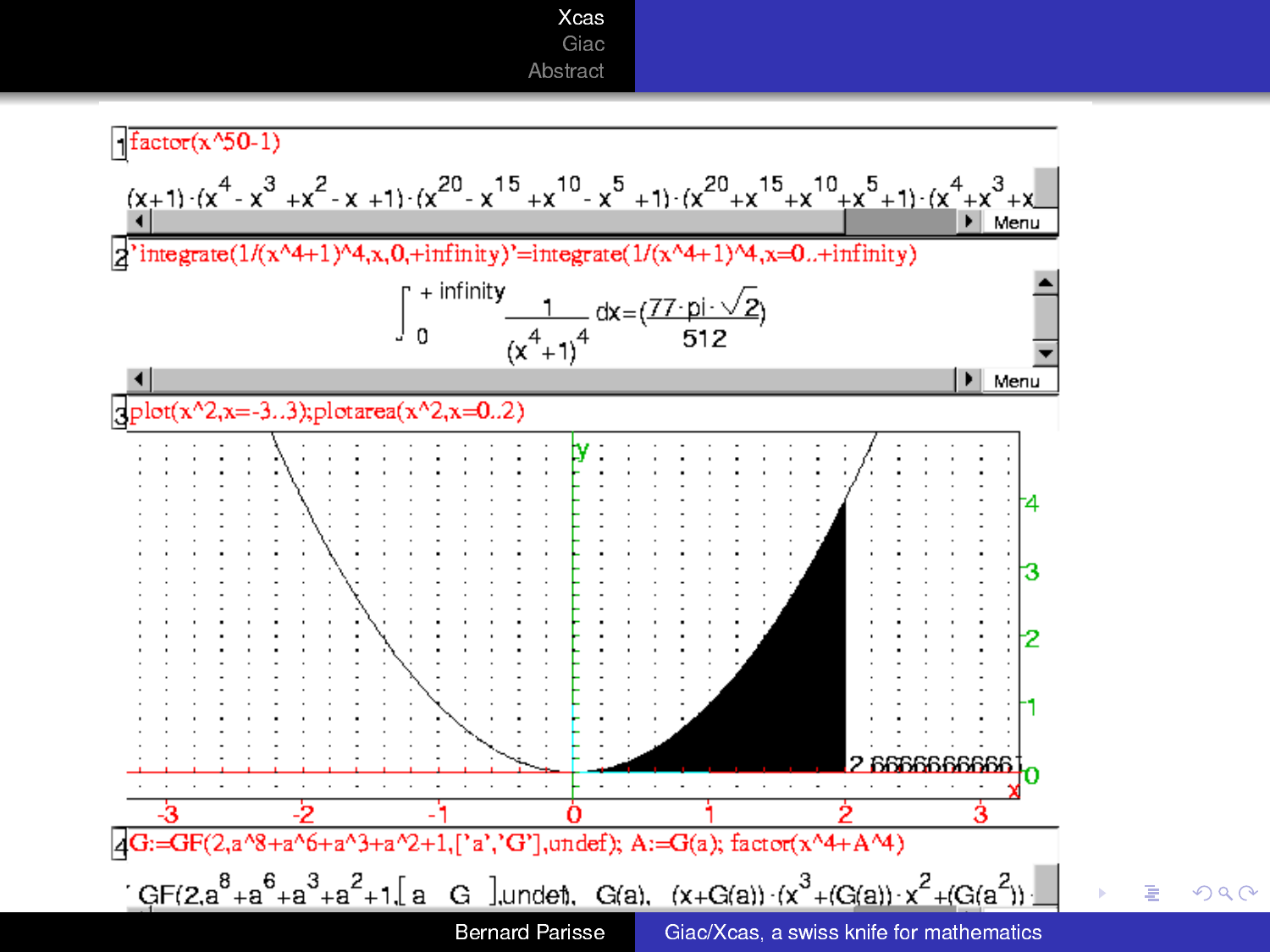# Documentation (R. De Graeve)

French (70 000 lines) and partially in English (13 000 lines)

- **o** tutorial
- **commands by themes in the menus or by alphabetic order** in index
- command completion
- short help with examples to paste
- more complete help inside the browser
- examples sessions
- **o** manuels, exercices
- **o** Internet ressources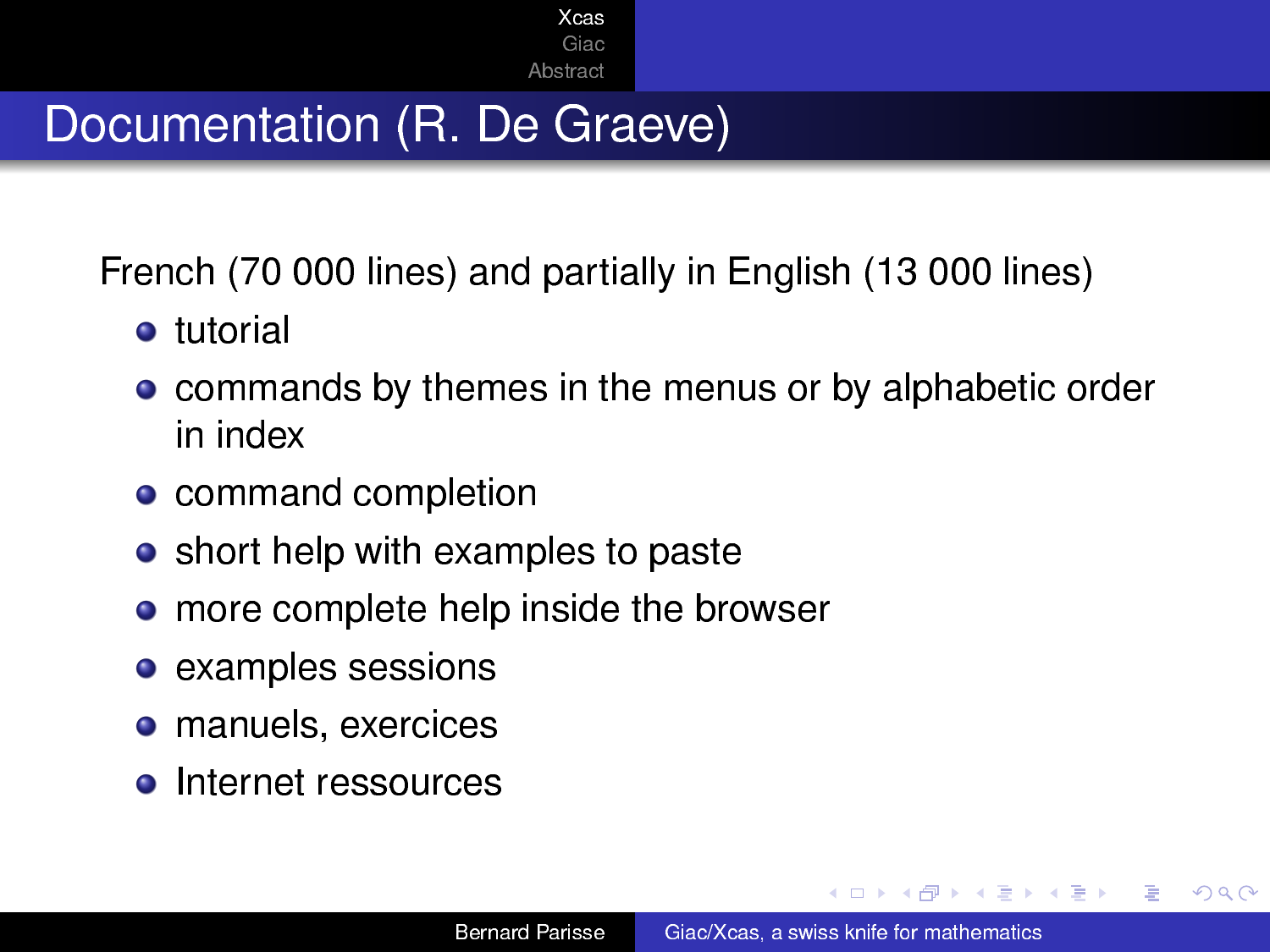### Geometry.

- Make constructions with the mouse or/and by commands
- Interactive figures (pointer mode and parameters)
- In the plane or in the space
- 3-d visualization options inherited from OpenGL
- Analytic proofs of theorems using the CAS

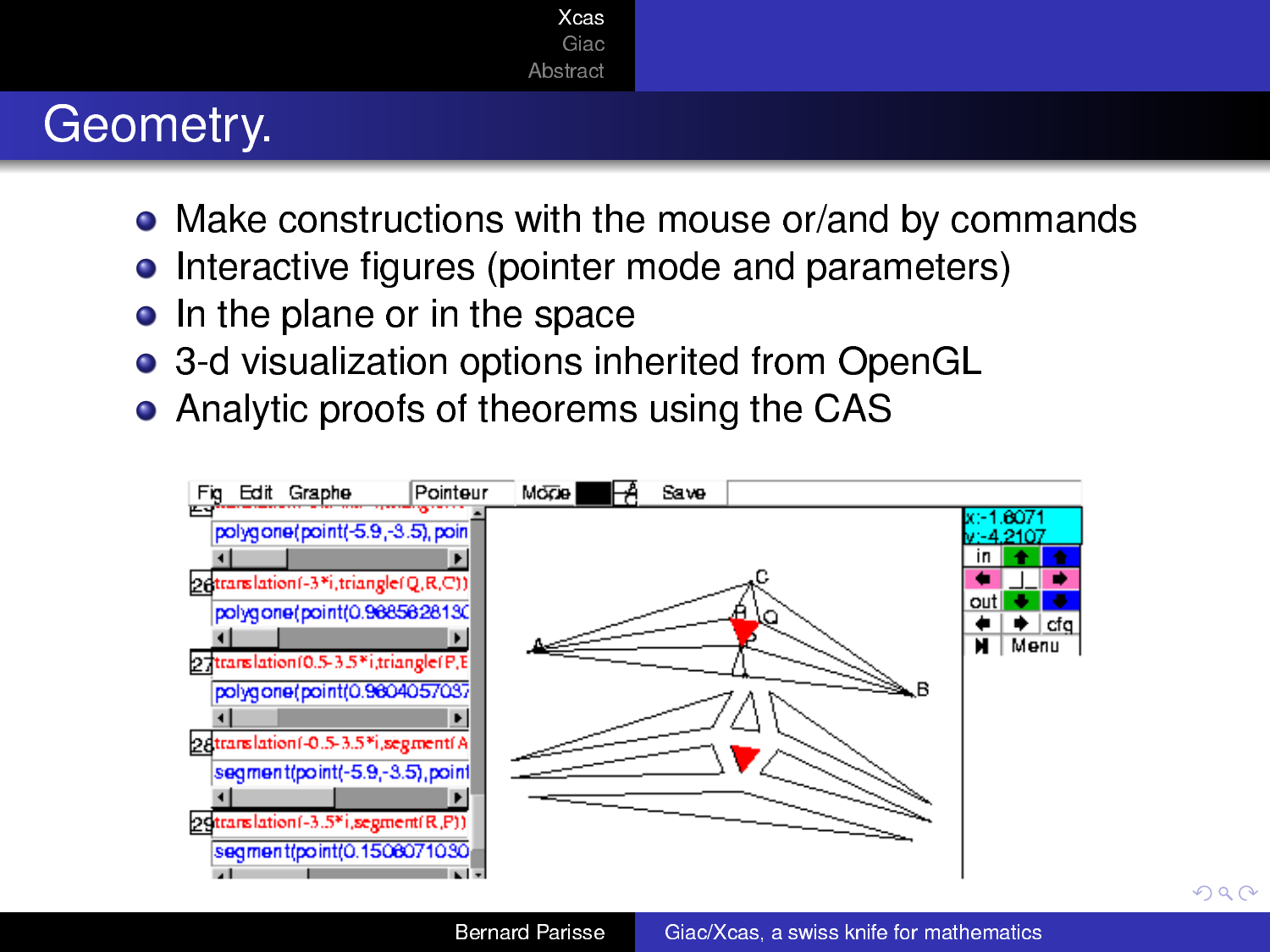#### [Xcas](#page-2-0) [Giac](#page-11-0)

#### [Abstract](#page-16-0)

### 3-d example.



**K ロ ト K 何 ト K ヨ ト K ヨ ト** 

÷.

 $299$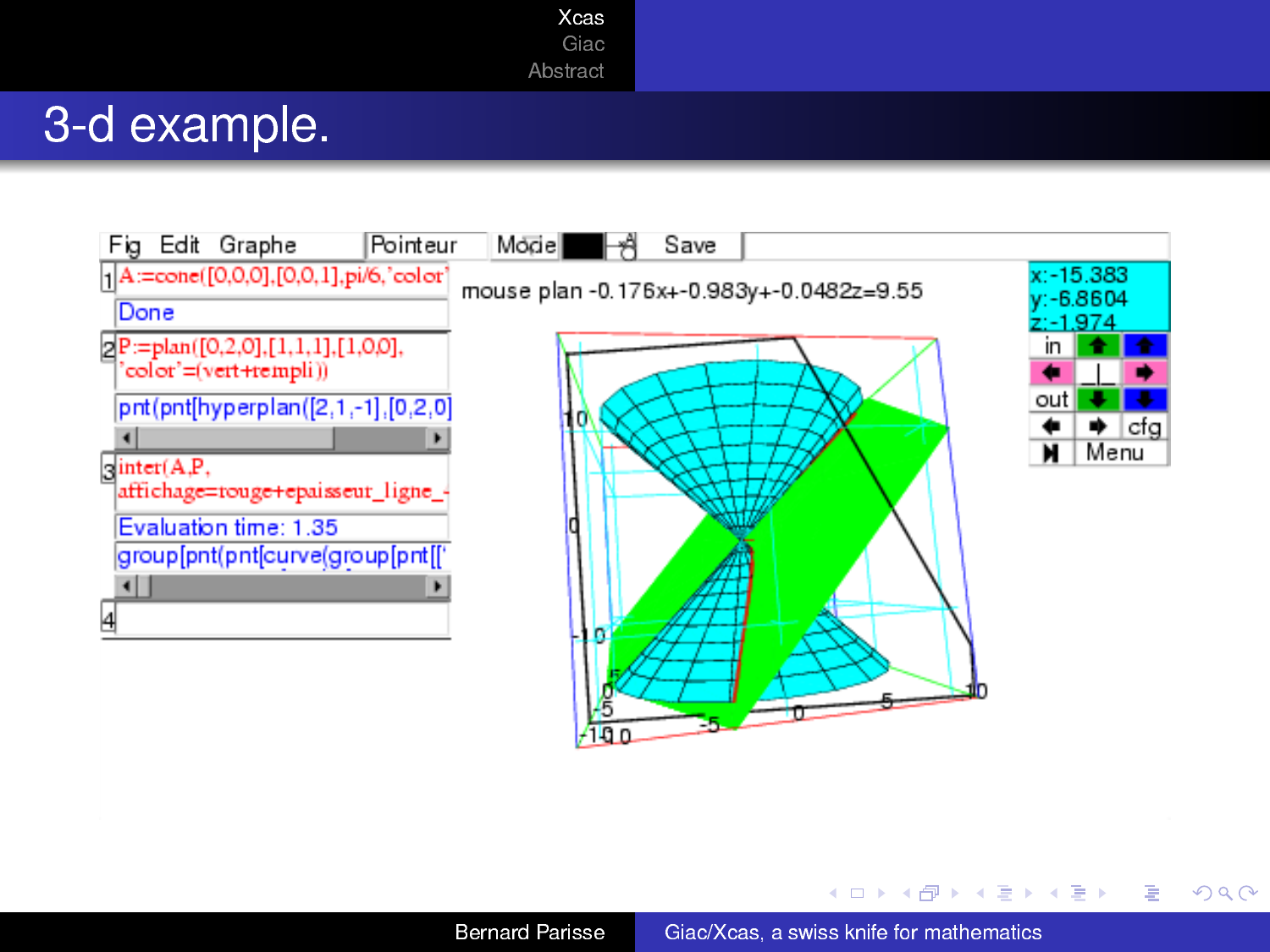# Spreadsheet.

- cells may have a symbolic value
- celles may have a graphic value.
- **•** import/export with other modules
- but few formatting options

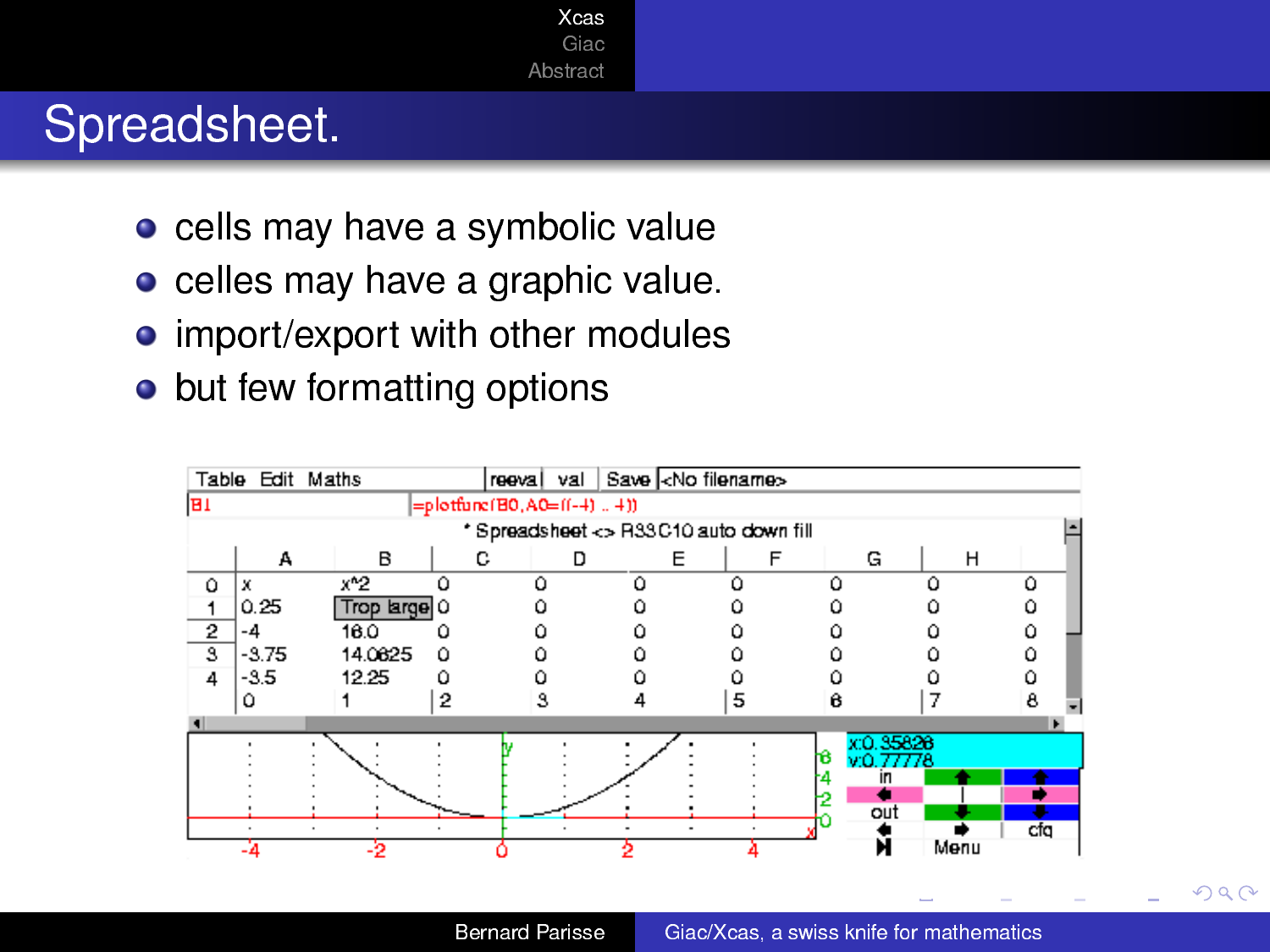# Programmation

- interpreted language, not typed
- syntax choice: Xcas, maple, mupad, TI89.
- **o** interactive debugger

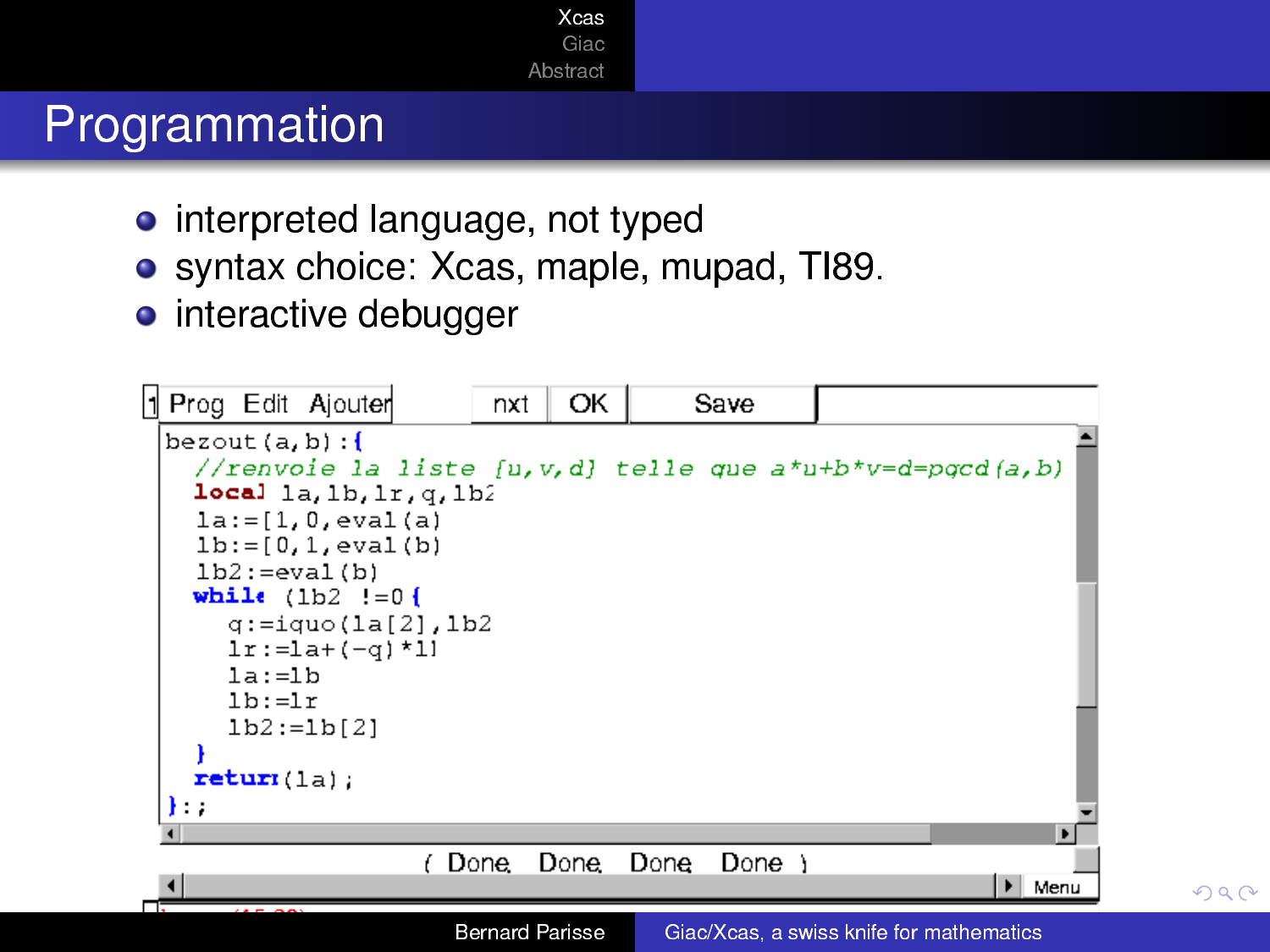### Logo

- **•** programming language for primary school
- **o** to test with childrens



 $299$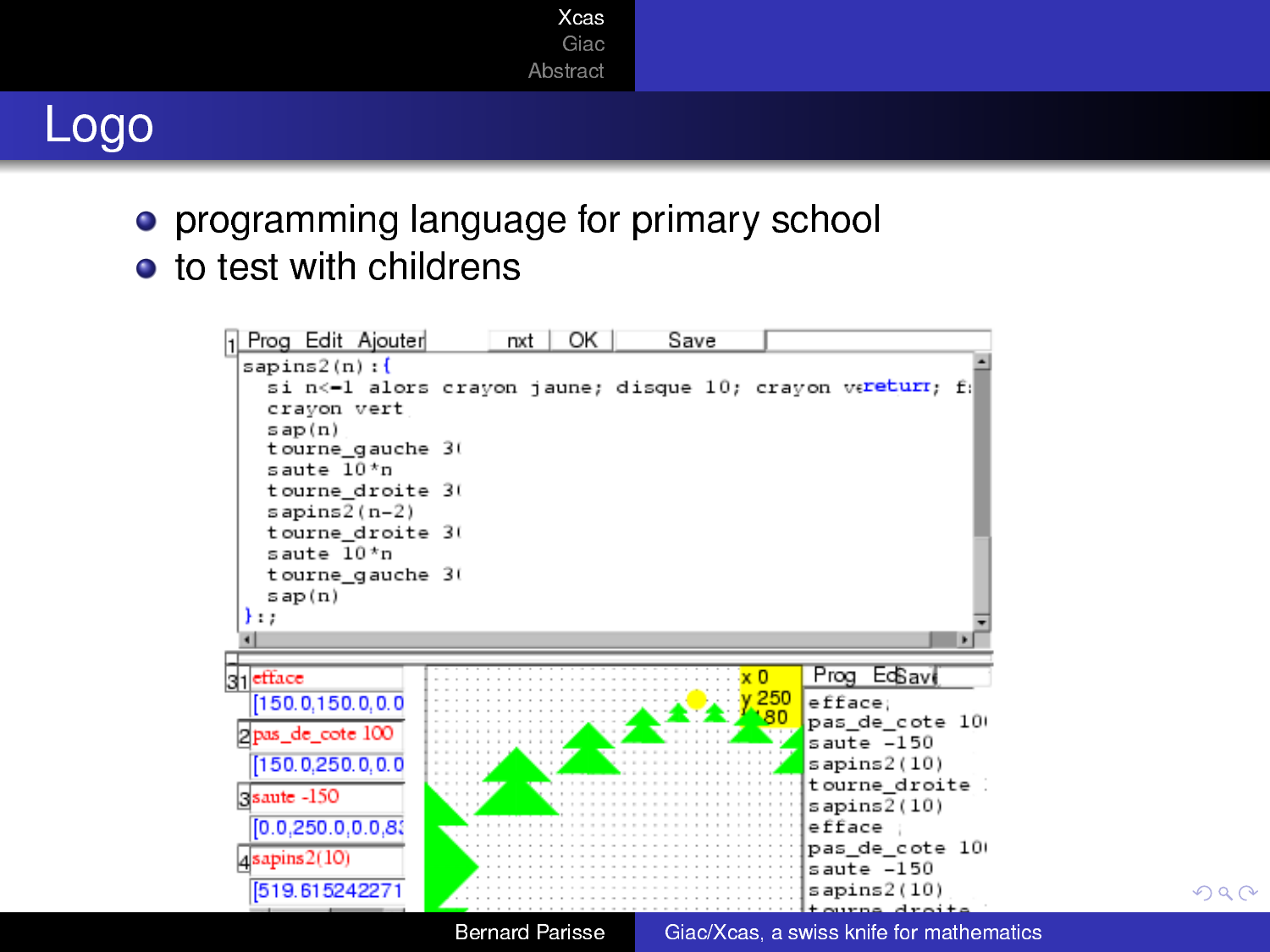



- **·** different kind of levels in a session (commandline, comment, spreadsheet, geometry, program, logo)
- organize your work (move, delete/copy/paste, group)
- save, import/export, print

4 重っ

B

 $QQ$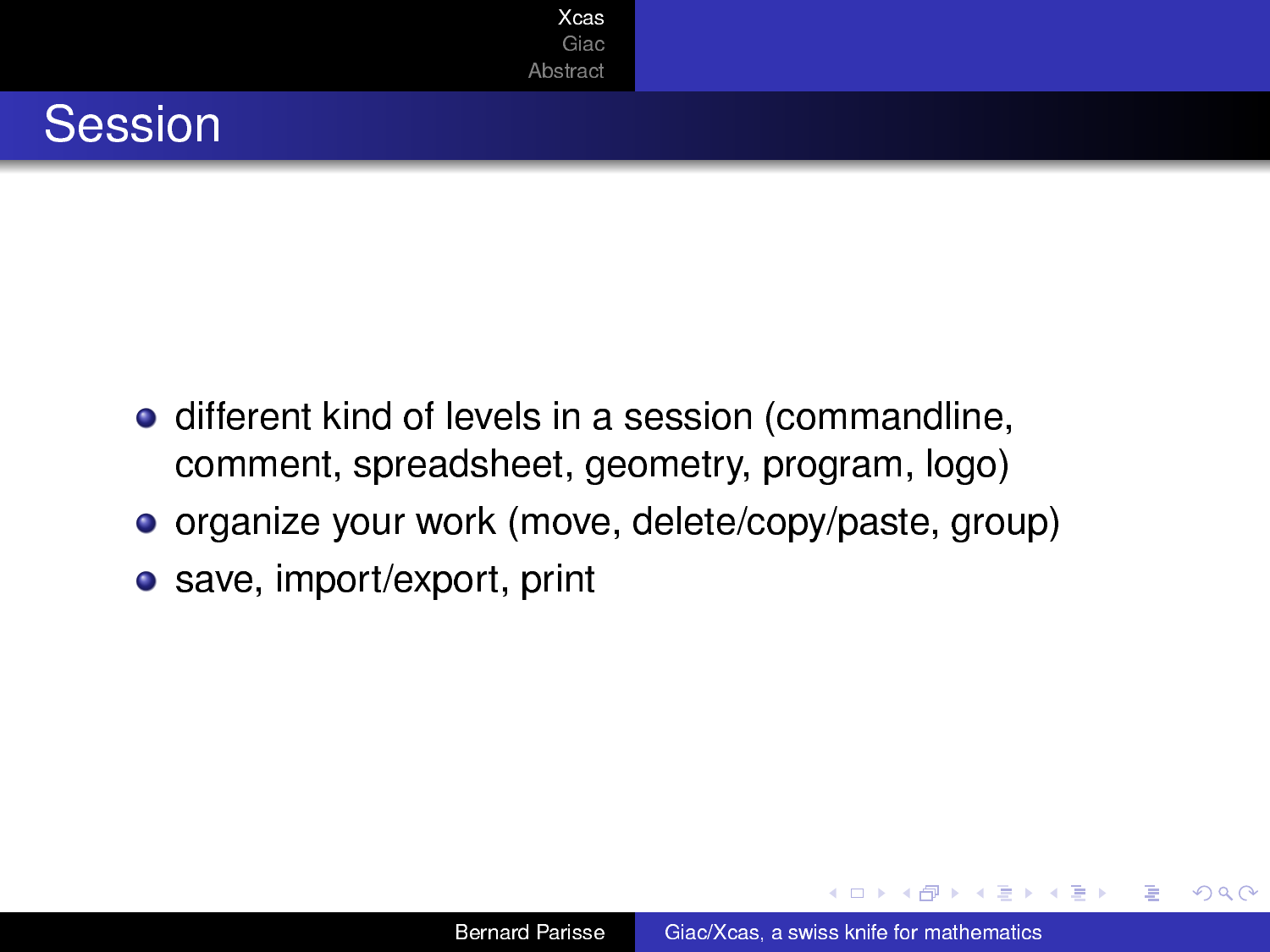### Native part of the code

- About 110 000 + 30 000 lines of code (giac+xcas)
- $\bullet$  Parser using bison/flex
- **Generic type** gen, anonymous union of several basic types (hardware floats/int or different kinds of pointers), cf. giac.info
- Containers from the standard  $C_{++}$  library (vector, map, ...), for example for polynomials (1-d dense, n-d sparse...)
- Math. algorithms (Cantor-Zassenhauss, Hermite, Yun, mrv, Risch, Gosper, modular, heuristic gcd...)
- Context pointer for multi-threading (not completed)
- $\bullet$  Internationalization: gettext + native

<span id="page-11-0"></span>ぼう メモト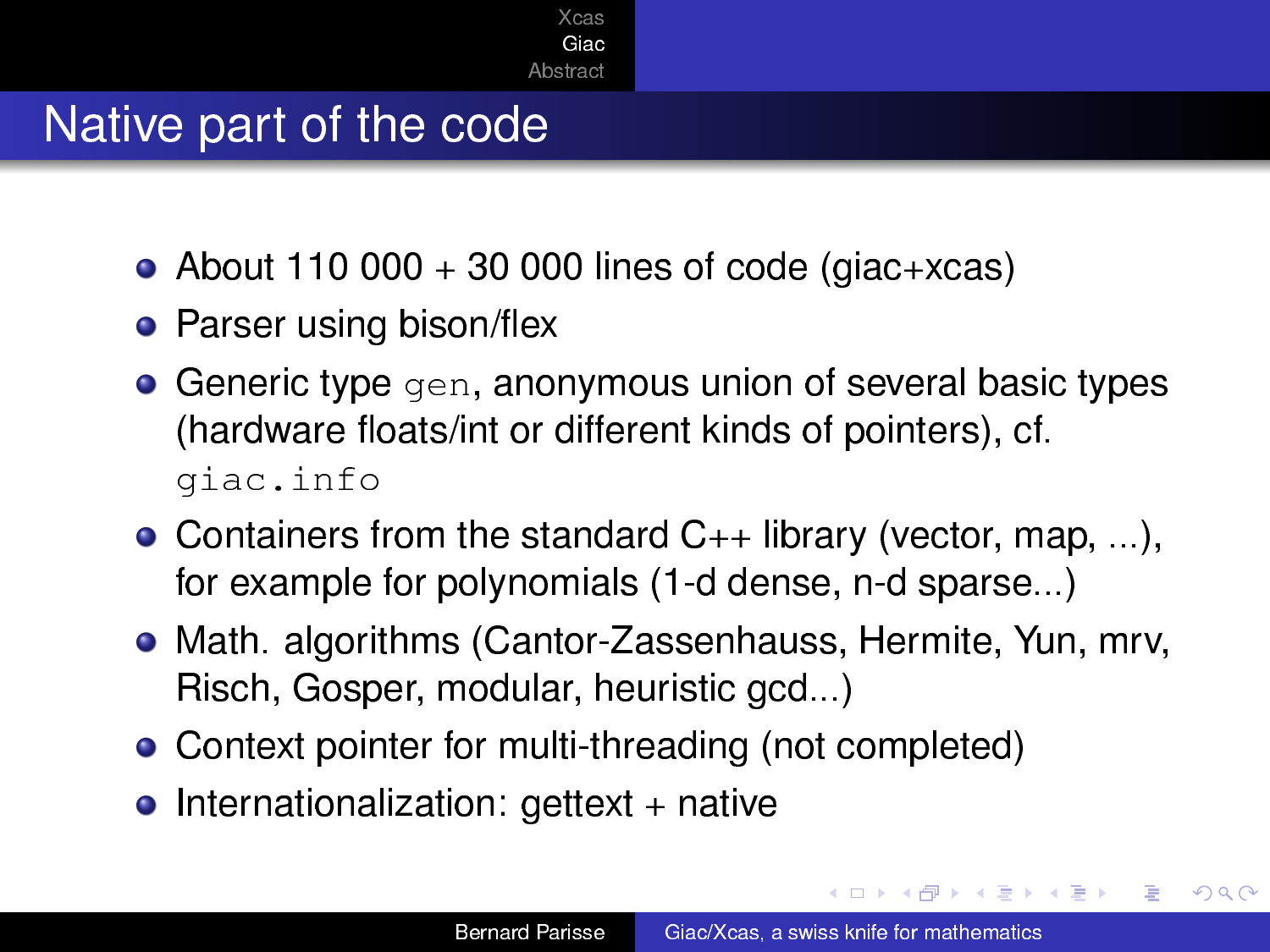# Librairies

- GMP: long integers
- MPFR: multiprecision floats
- **GSL: numeric algorithms in double precision**
- **PARI-GP: arithmetic**
- NTL: 1-d polynomial factorization
- **CoCoA: Groebner basis**
- FLTK, FLVW, OpenGL: graphic interface

 $QQ$ 

€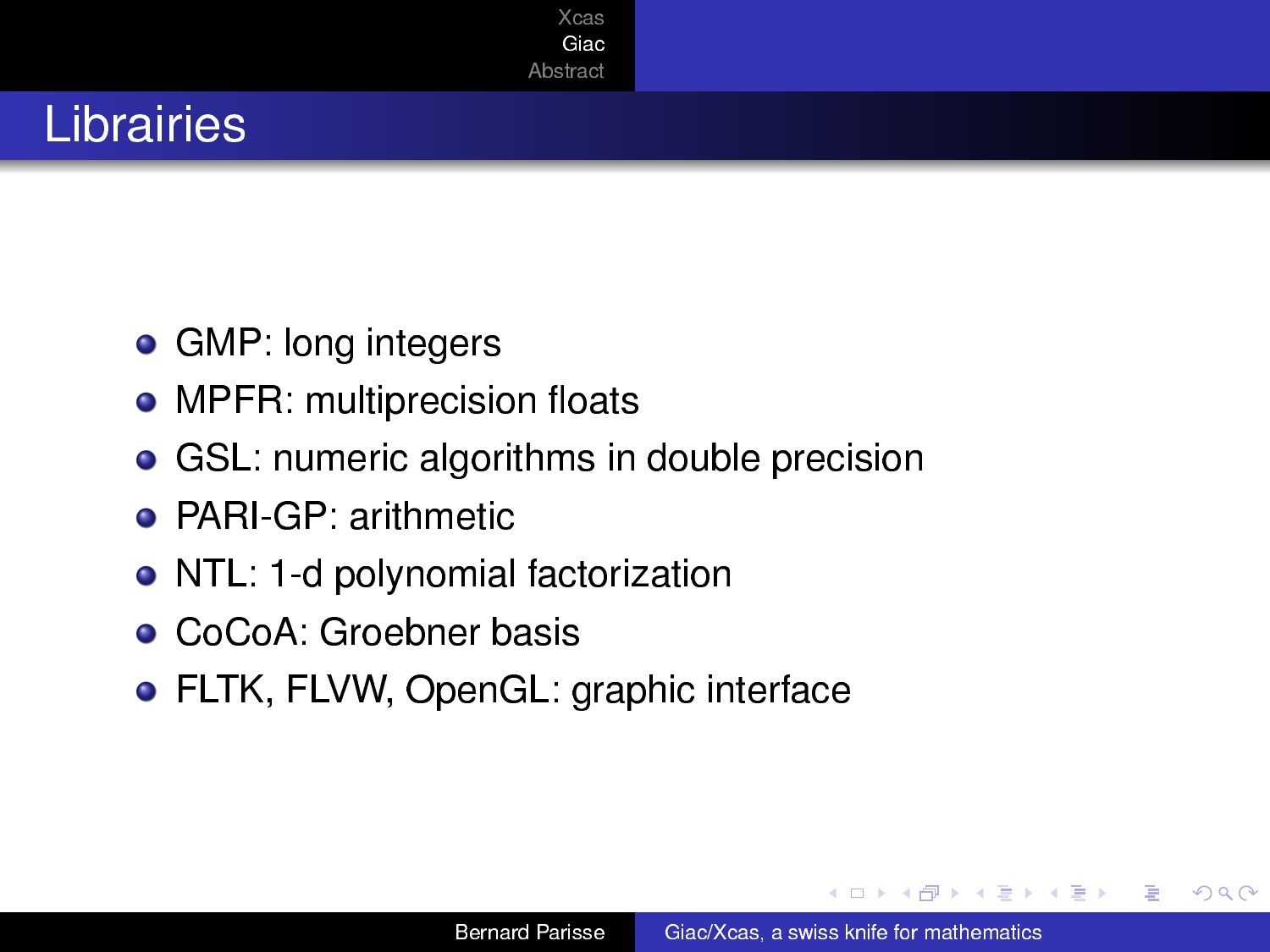# Performances/tests

- Natives: polynomial arithmetic product (like Trip), GCD (Fermat), ...
- From the libraries: GMP, MPFR, PARI (ifactor(2<sup>o</sup> 128+1)), NTL (factorization), CoCoA (Groebner)
- **Benchmarks Lewis-Wester, Fateman, Zimmermann** collection of polynomial to factor, ...
- Small basis of regression tests, including geometry theorems to be proved using the CAS kernel.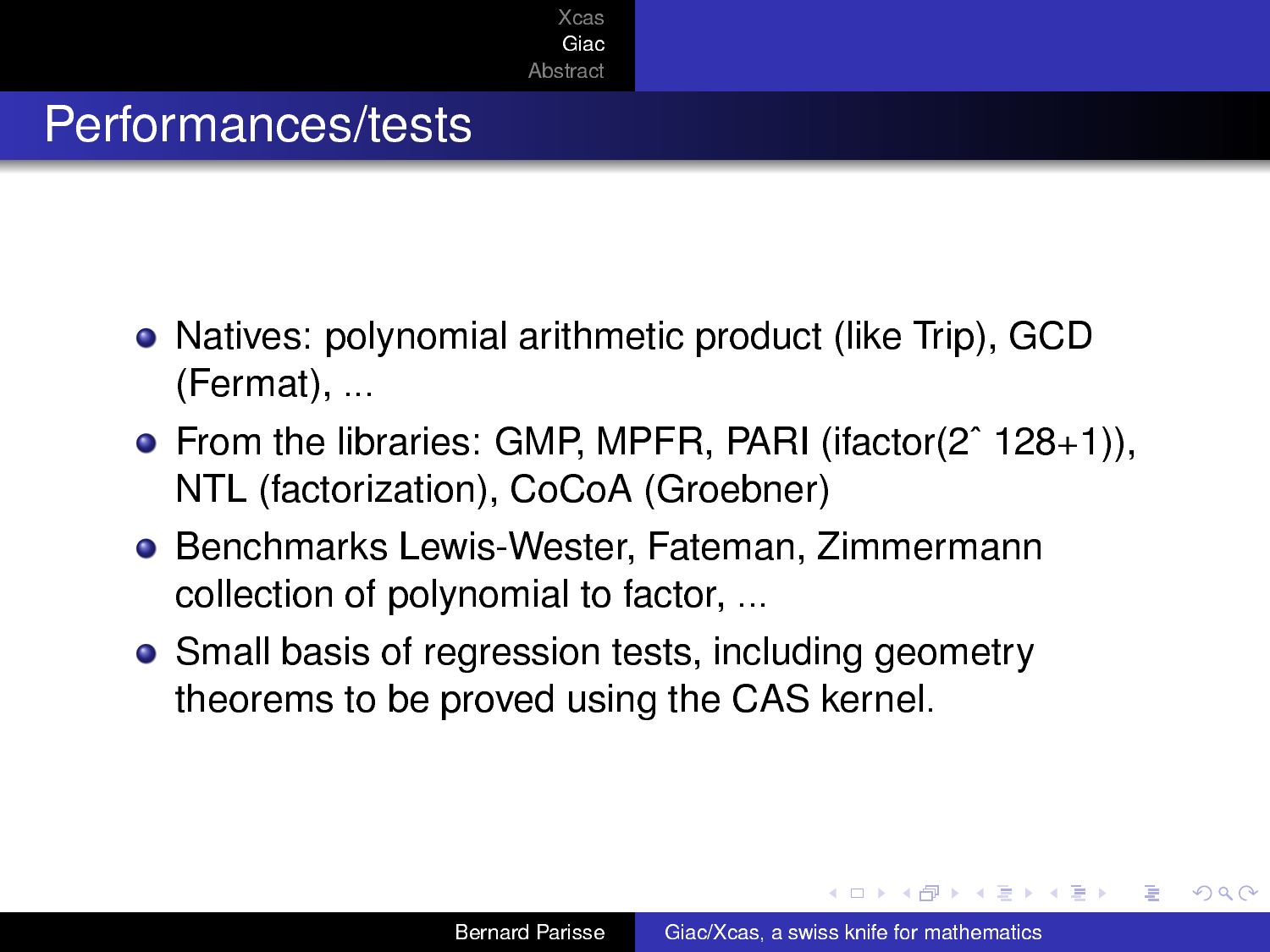# Interfaces.

- PC (Linux, Windows) and Mac compatibility
- xcas (graphic), icas (terminal)
- xcas online
- $\bullet$  texmacs (via icas)
- emacs (icas+mupad mode)
- PDA: familiar linux, qdcas/StatsNow wince
- $\bullet$  LAT<sub>F</sub>X and mathml export
- $\bullet$  Computing with Giac inside a LAT<sub>EX</sub> document

 $QQ$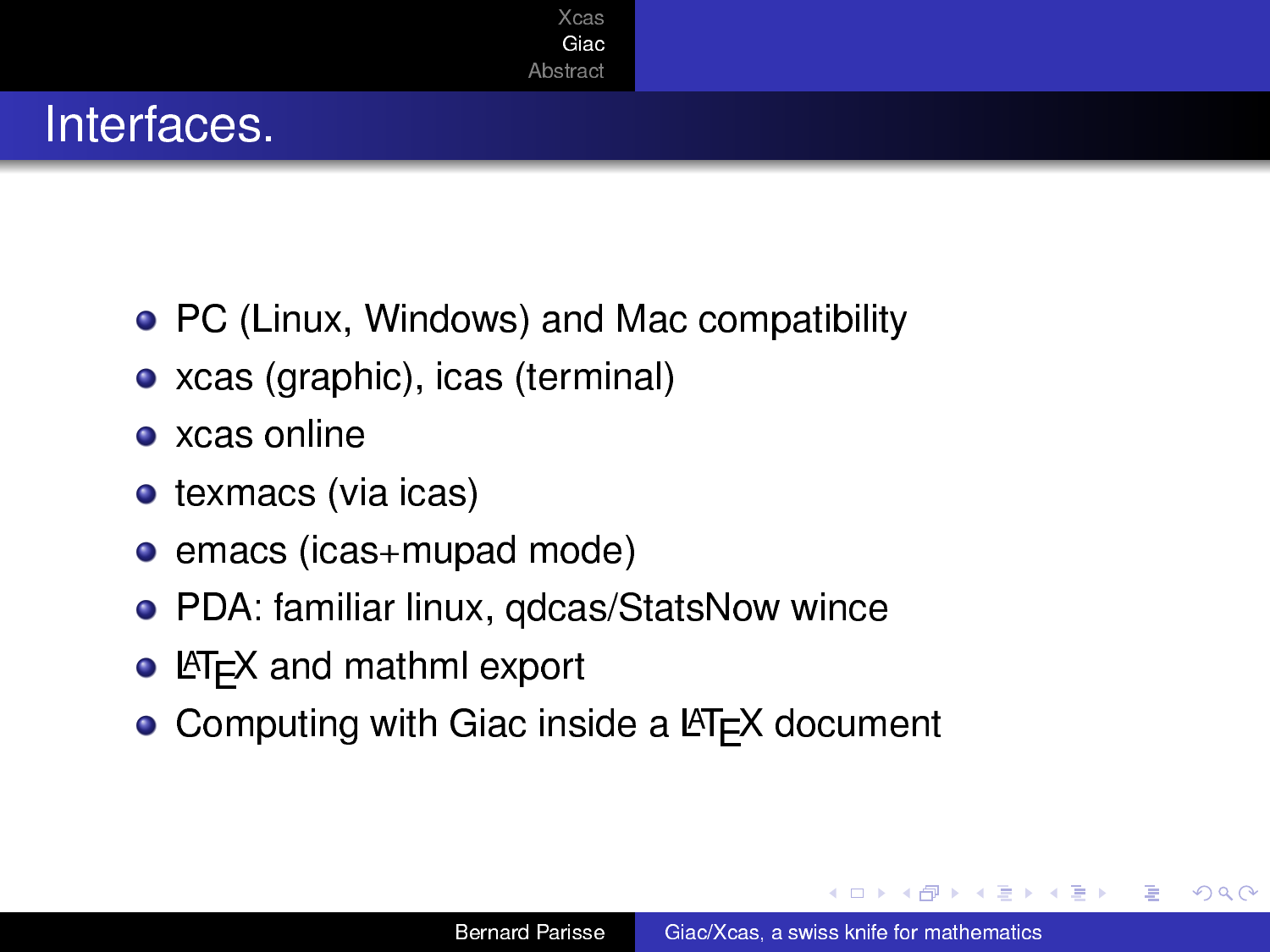# Programming with Giac

Independant computation kernel as a C++ library:

- C++ programs may use the libgiac
- C++ modules may be loaded at runtime inside a Giac/Xcas session
- PHP/Flash module (Facilimaths)
- probably other languages via SWIG